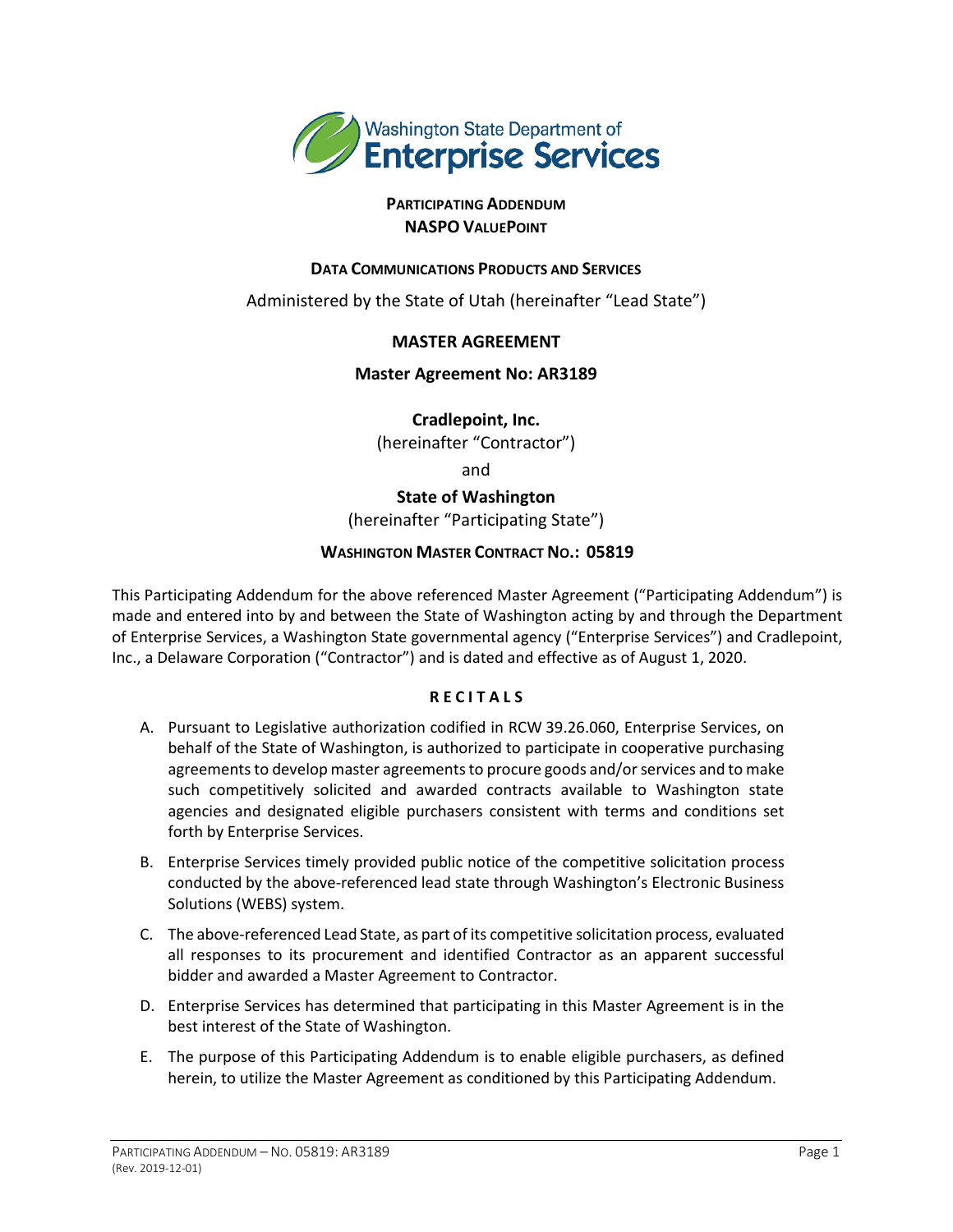#### **A G R E E M E N T**

**NOW THEREFORE**, in consideration of the mutual promises, covenants, and conditions set forth herein, the parties hereto hereby agree as follows:

- **1. SCOPE:** This Participating Addendum covers the competitive procurement for Data Communications Products and Services led by the State of Utah for use by state agencies and other entities located in the Participating State authorized by that state's statutes to utilize state contracts with the prior approval of the State's chief procurement official.
- **2. PARTICIPATION:** Use of specific NASPO ValuePoint cooperative contracts by agencies, political subdivisions and other entities (including cooperatives) authorized by an individual state's statutes to use state contracts are subject to the prior approval of the respective State chief procurement official. Issues of interpretation and eligibility for participation are solely within the authority of the State chief procurement official. Pursuant to this Participating Addendum, the Master Agreement may be utilized by the following ("Purchasing Entities" or "Purchasers"):
	- (a) WASHINGTON STATE AGENCIES. All Washington state agencies, departments, offices, divisions, boards, and commissions.
	- (b) WASHINGTON STATE INSTITUTIONS OF HIGHER EDUCATION (COLLEGES). Any the following specific institutions of higher education in Washington:
		- State universities i.e., University of Washington & Washington State University;
		- Regional universities i.e., Central Washington University, Eastern Washington University, & Western Washington University
		- **Evergreen State College;**
		- **Community colleges; and**
		- Technical colleges.
	- (c) MCUA PARTIES. The Master Agreement also may be utilized by any of the following types of entities that have executed a Master Contract Usage Agreement (MCUA) with Enterprise Services:
		- Political subdivisions (e.g., counties, cities, school districts, public utility districts, ports) in the State of Washington;
		- **Federal governmental agencies or entities;**
		- Public-benefit nonprofit corporations (i.e.,  $\S 501(c)(3)$  nonprofit corporations that receive federal, state, or local funding); and
		- Federally-recognized Indian Tribes located in the State of Washington.

By placing an order under this Participating Addendum, each Purchasing Entity agrees to be bound by the terms and conditions of this Participating Addendum, including the Master Agreement. Each Purchasing Entity shall be responsible for its compliance with such terms and conditions.

# **3. PARTICIPATING STATE MODIFICATIONS OR ADDITIONS TO MASTER AGREEMENT:**

3.1. **WASHINGTON'S ELECTRONIC BUSINESS SOLUTIONS (WEBS) SYSTEM**: Within seven (7) days of execution of this Participating Addendum, Contractor shall register in the Washington State Department of Enterprise Services' Electronic Business Solutions (WEBS) System at [WEBS.](https://pr-webs-vendor.des.wa.gov/)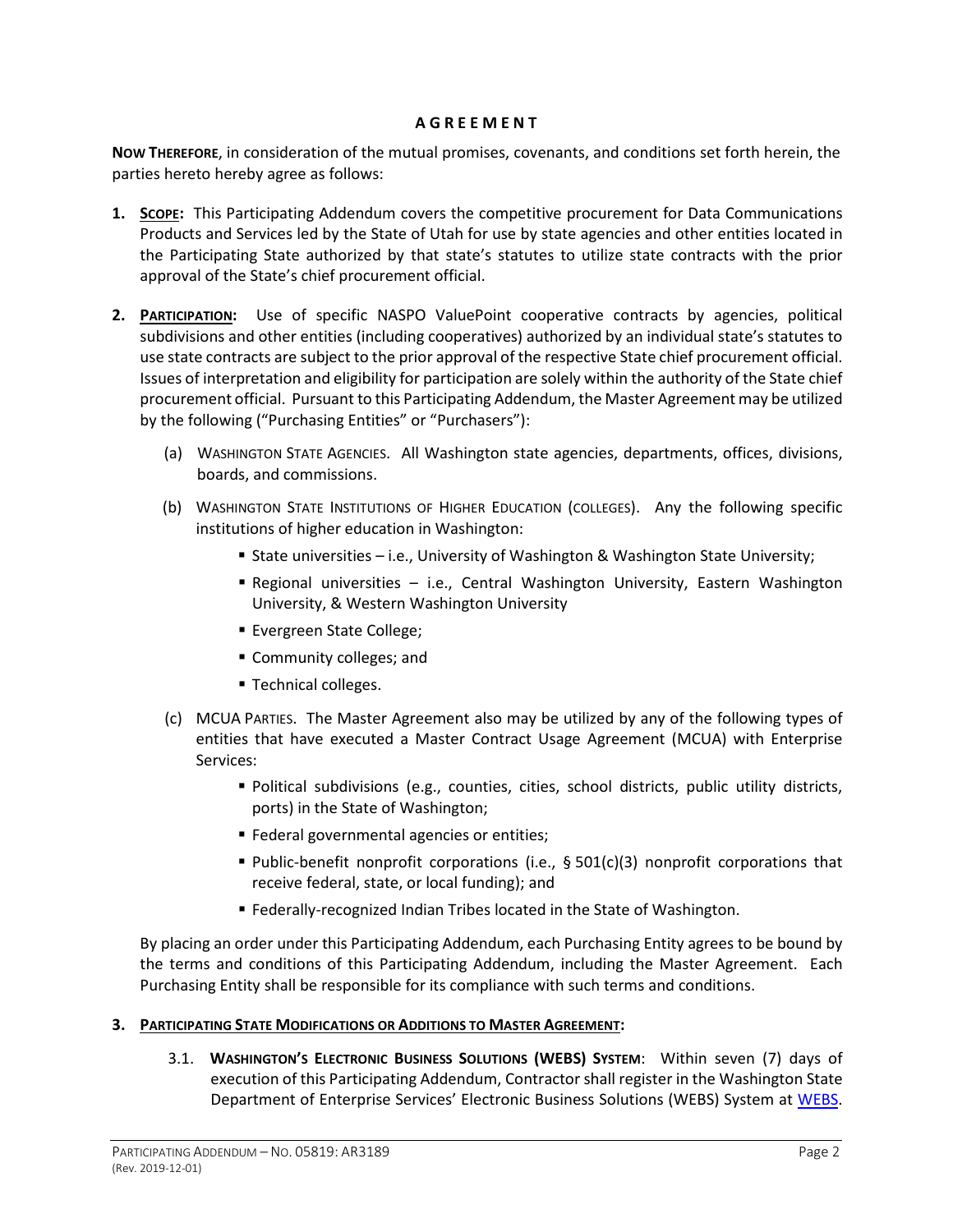Contractor shall ensure that all of its information therein is current and accurate and that, throughout the term of the Master Agreement, Contractor shall maintain an accurate profile in WEBS.

- 3.2. **WASHINGTON'S STATEWIDE PAYEE DESK**: To be paid for contract sales, Contractors must register with Washington's Statewide Payee Desk. Washington state agencies cannot make payments to a contractor until it is registered. Registration materials are available here: [Receiving Payment from the State.](http://www.des.wa.gov/services/ContractingPurchasing/Business/VendorPay/Pages/default.aspx)
- 3.3. **CONTRACT SALES REPORTING:** Contractor shall report total contract sales quarterly to Enterprise Services, as set forth below.
	- (a) REPORTING. Contractor shall report quarterly Contract sales in Enterprise Services' [Contract Sales Reporting System.](https://apps.des.wa.gov/CSR/login.aspx) Enterprise Services will provide Contractor with a login password and a vendor number.
	- (b) DATA. Each sales report must identify every authorized Purchasing Entity by name as it is known to Enterprise Services and its total combined sales amount invoiced during the reporting period (i.e., sales of an entire agency or political subdivision, not its individual subsections). The "Miscellaneous" option may be used only with prior approval by Enterprise Services. Upon request, Contractor shall provide contact information for all authorized Purchasing Entities specified herein during the term of this Participating Addendum. Refer sales reporting questions to the Primary Contact set forth below. If there are no contract sales during the reporting period, Contractor must report zero sales.
	- (c) DUE DATES FOR CONTRACT SALES REPORTING. Quarterly Contract Sales Reports must be submitted electronically by the following deadlines for all sales invoiced during the applicable calendar quarter:

| <b>For Calendar Quarter Ending</b> | <b>Contract Sales Report Due</b> |
|------------------------------------|----------------------------------|
| March 31                           | April 30                         |
| June 30                            | July 31                          |
| September 30                       | October 31                       |
| December 31                        | January 31                       |

- 3.4. **VENDOR MANAGEMENT FEE**: Contractor shall pay to Enterprise Services a vendor management fee ("VMF") of 1.5 percent on the purchase price for all contract sales (the purchase price is the total invoice price less applicable sales tax) authorized by this Participating Addendum.
	- (a) The sum owed by Contractor to Enterprise Services as a result of the VMF is calculated as follows:

Amount owed to Enterprise Services = Total contract sales invoiced (not including sales tax) x .0150.

- (b) The VMF must be rolled into Contractor's current pricing. The VMF must not be shown as a separate line item on any invoice unless specifically requested and approved by Enterprise Services.
- (c) Enterprise Services will invoice Contractor quarterly based on contract sales reported by Contractor. Contractor shall not remit payment until it receives an invoice from Enterprise Services. Contractor's VMF payment to Enterprise Services must reference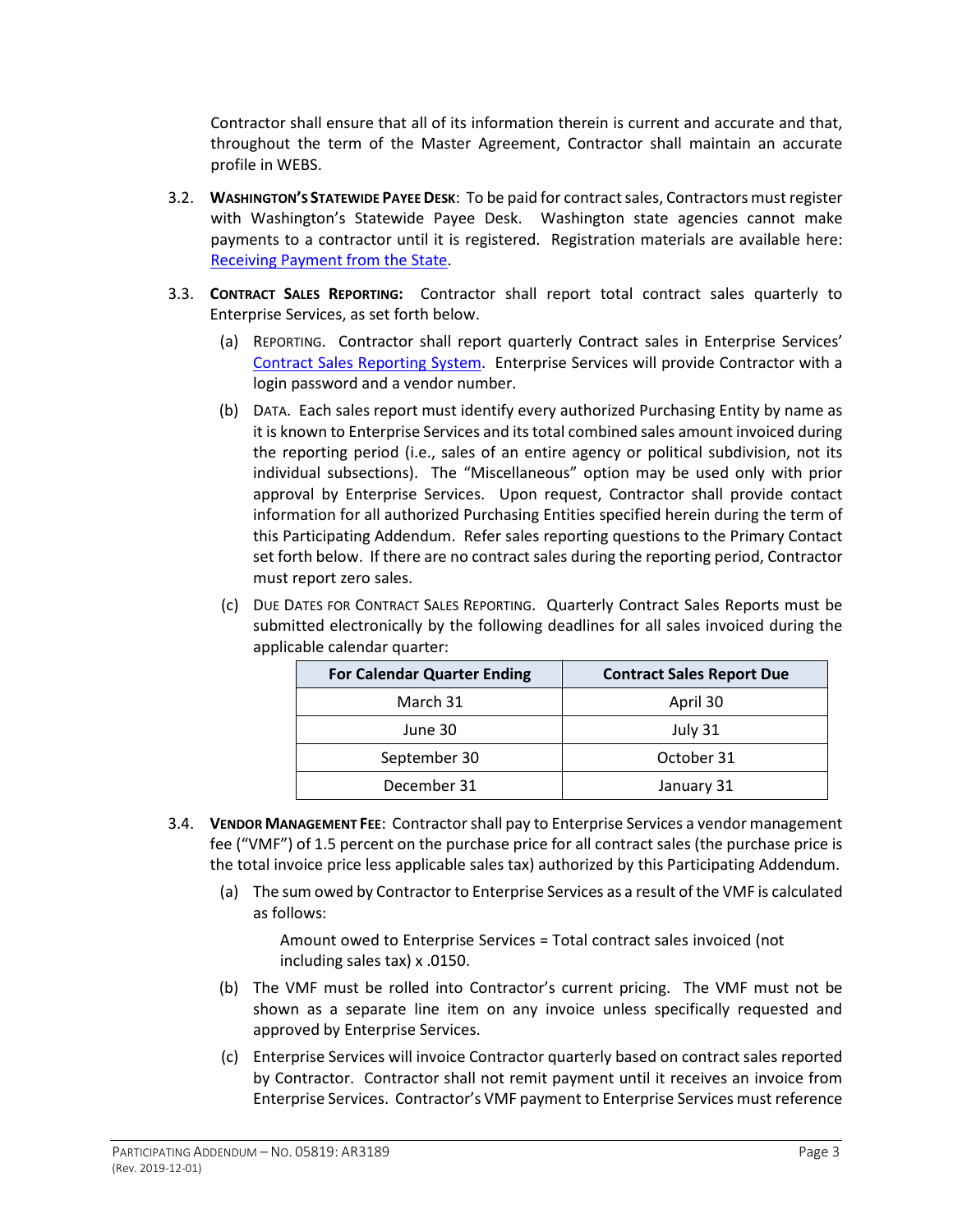the following:

- This Washington Master Contract No.: **05819**
- The NASPO Master Agreement No.: **AR3189**
- **The year and quarter for which the VMF is being remitted, and**
- Contractor's name as set forth in this Contract, if not already included on the face of the check.
- (d) Contractor's failure accurately and timely to report total net sales, to submit usage reports, or remit payment of the VMF to Enterprise Services, may be cause for suspension or termination of this Participating Addendum or the exercise of any other remedies as provided by law.
- (e) Enterprise Services reserves the right, upon thirty (30) days advance written notice, to increase, reduce, or eliminate the VMF for subsequent purchases.
- (f) For purposes of the VMF, the parties agree that the initial management fee isincluded in the pricing. Therefore, any increase or reduction of the management fee must be reflected in contract pricing commensurate with the adjustment.
- 3.5. **CONTRACTOR REPRESENTATIONS AND WARRANTIES**: Contractor makes each of the following representations and warranties as of the effective date of this Participating Addendum and at the time any order is placed pursuant to the Master Contract. If, at the time of any such order, Contractor cannot make such representations and warranties, Contractor shall not process any orders and shall, within three (3) business days notify Enterprise Services, in writing, of such breach.
	- (a) WAGE VIOLATIONS. Contractor represents and warrants that, during the term of this Master Contract and the three (3) year period immediately preceding the award of the Master Contract, it is not determined, by a final and binding citation and notice of assessment issued by the Washington Department of Labor and Industries or through a civil judgment entered by a court of limited or general jurisdiction, to be in willful violation of any provision of Washington state wage laws set forth in RCW chapters 49.46, 49.48, or 49.52.
	- (b) PAY EQUALITY. Contractor represents and warrants that, among its workers, similarly employed individuals are compensated as equals. For purposes of this provision, employees are similarly employed if the individuals work for the same employer, the performance of the job requires comparable skill, effort, and responsibility, and the jobs are performed under similar working conditions. Job titles alone are not determinative of whether employees are similarly employed. Contractor may allow differentials in compensation for its workers based in good faith on any of the following: a seniority system; a merit system; a system that measures earnings by quantity or quality of production; a bona fide job-related factor or factors; or a bona fide regional difference in compensation levels. A bona fide job-related factor or factors may include, but not be limited to, education, training, or experience that is: consistent with business necessity; not based on or derived from a gender-based differential; and accounts for the entire differential. A bona fide regional difference in compensation level must be consistent with business necessity; not based on or derived from a gender-based differential; and account for the entire differential. Notwithstanding any provision to the contrary, upon breach of warranty and Contractor's failure to provide satisfactory evidence of compliance within thirty (30)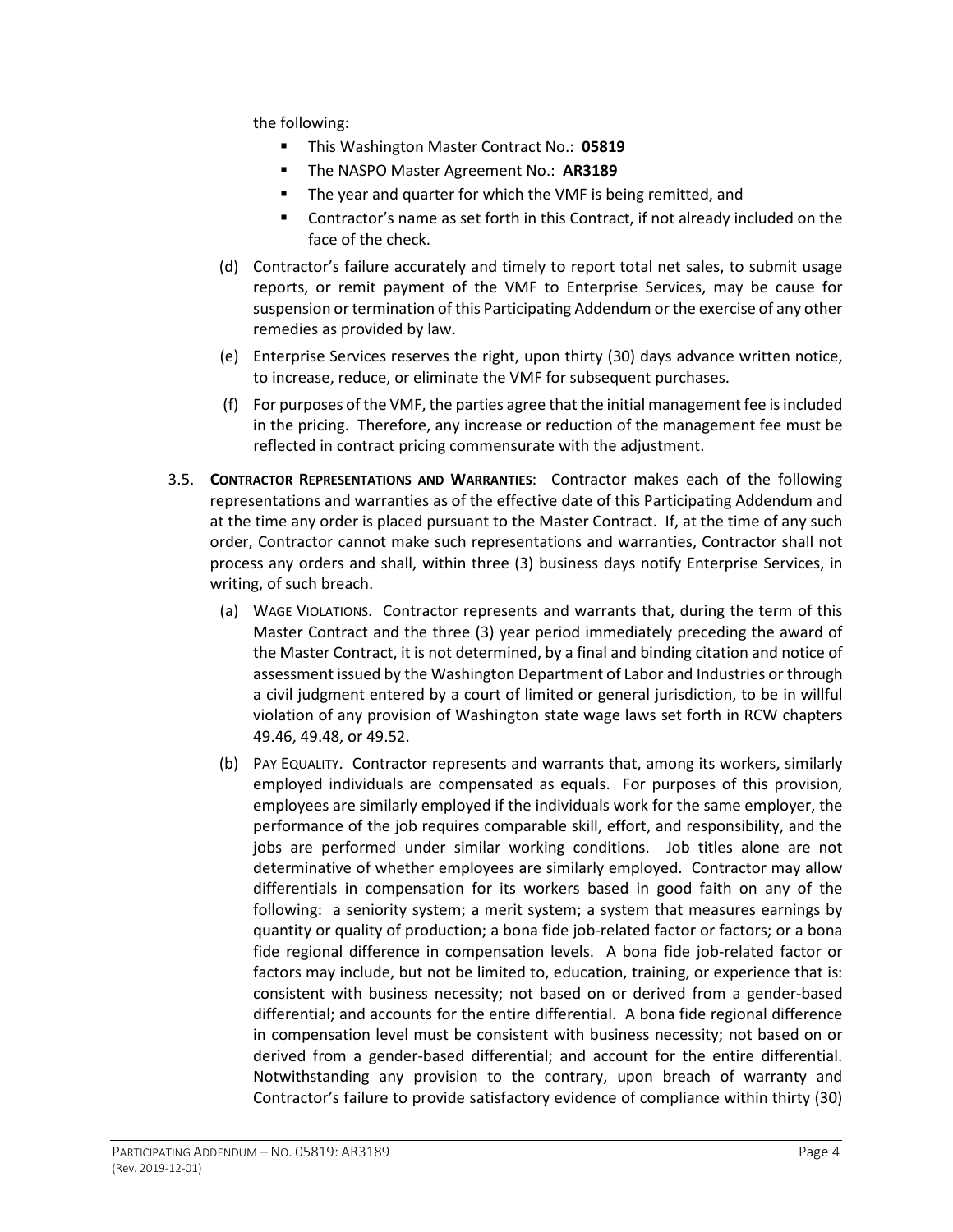days, Enterprise Services may suspend or terminate this Participating Addendum and Master Contract and any Purchaser hereunder similarly may suspend or terminate its use of the Master Contract and/or any agreement entered into pursuant to this Participating Addendum.

- (c) EXECUTIVE ORDER 18-03 WORKERS' RIGHTS (MANDATORY INDIVIDUAL ARBITRATION). Contractor represents and warrants, that Contractor does NOT require its employees, as a condition of employment, to sign or agree to mandatory individual arbitration clauses or class or collective action waivers. Contractor further represents and warrants that, during the term of this Master Contract, Contractor shall not, as a condition of employment, require its employees to sign or agree to mandatory individual arbitration clauses or class or collective action waivers.
- (d) OCIO POLICY & SECURITY COMPLIANCE: Contractor represents and warrants that it shall comply with the Washington Office of the Chief Information Officer (OCIO) statewide information technology policies *141.10 – Securing Information Technology Assets Standards* and *188 - Accessibility*, as applicable, for Purchasing Entity and for Contractor's Product(s) procured by Purchasing Entity. Such policies are located on the [OCIO website.](https://ocio.wa.gov/policies) Prior to final execution of a Washington State Agency's Order with a Contractor, the Contractor's Product(s), as implemented by the Washington State Agency, may be subject to a security design review performed by Washington Consolidated Technology Services to ensure compliance with *OCIO Policy 141.10 - Securing Information Technology Assets Standards.*
- 3.6. **COMPLIANCE WITH LAW; TAXES, LICENSES, & REGISTRATION**: Contractor shall comply with all applicable law. Prior to making any sales hereunder, if Contractor is not already registered, Contractor shall register to conduct business in the State of Washington and promptly acquire and maintain all necessary licenses and registrations and pay all applicable taxes and fees. In addition, for all sales to Purchasers in the State of Washington, if Contractor does not currently do so, Contractor shall calculate, collect, and remit, as appropriate, the applicable state and local sales tax on all invoices.
- **4. PUBLIC INFORMATION:** This Participating Addendum, all related documents, and all records created as a result of the Participating Addendum and Master Contract, are subject to public disclosure as required by Washington's Public Records Act, RCW chapter 42.56. Consistent with the Public Records Act, to the extent that any such Contractor document or record – in whole or in part – includes information exempted or protected from disclosure by the Public Records Act, Contractor may mark such document or record – the exempted or protected portions only – with the specific basis for protection under the Public Records Act. In the event that Enterprise Services receives a public records disclosure request that pertains to such properly marked documents or records, Enterprise Services shall notify Contractor of such disclosure request and of the date that the records will be released to the requester unless Contractor, at Contractor's sole expense, timely obtains a court order enjoining such disclosure. In the event Contractor fails to file a motion for a court order enjoining such disclosure, Enterprise Services shall release the requested documents on the date specified. Contractor's failure properly to identify exempted or protected information or timely respond after notice of request for public disclosure has been given shall be deemed a waiver by Contractor of any claim that such materials are protected or exempt from disclosure. Notwithstanding the foregoing paragraph the parties agree that in the event any confidential information is required to comply with or is otherwise provided in furtherance of the State of Washington's security design review requirements, Contractor and the Purchasing Entity shall negotiate a nondisclosure agreement that addresses the nature of any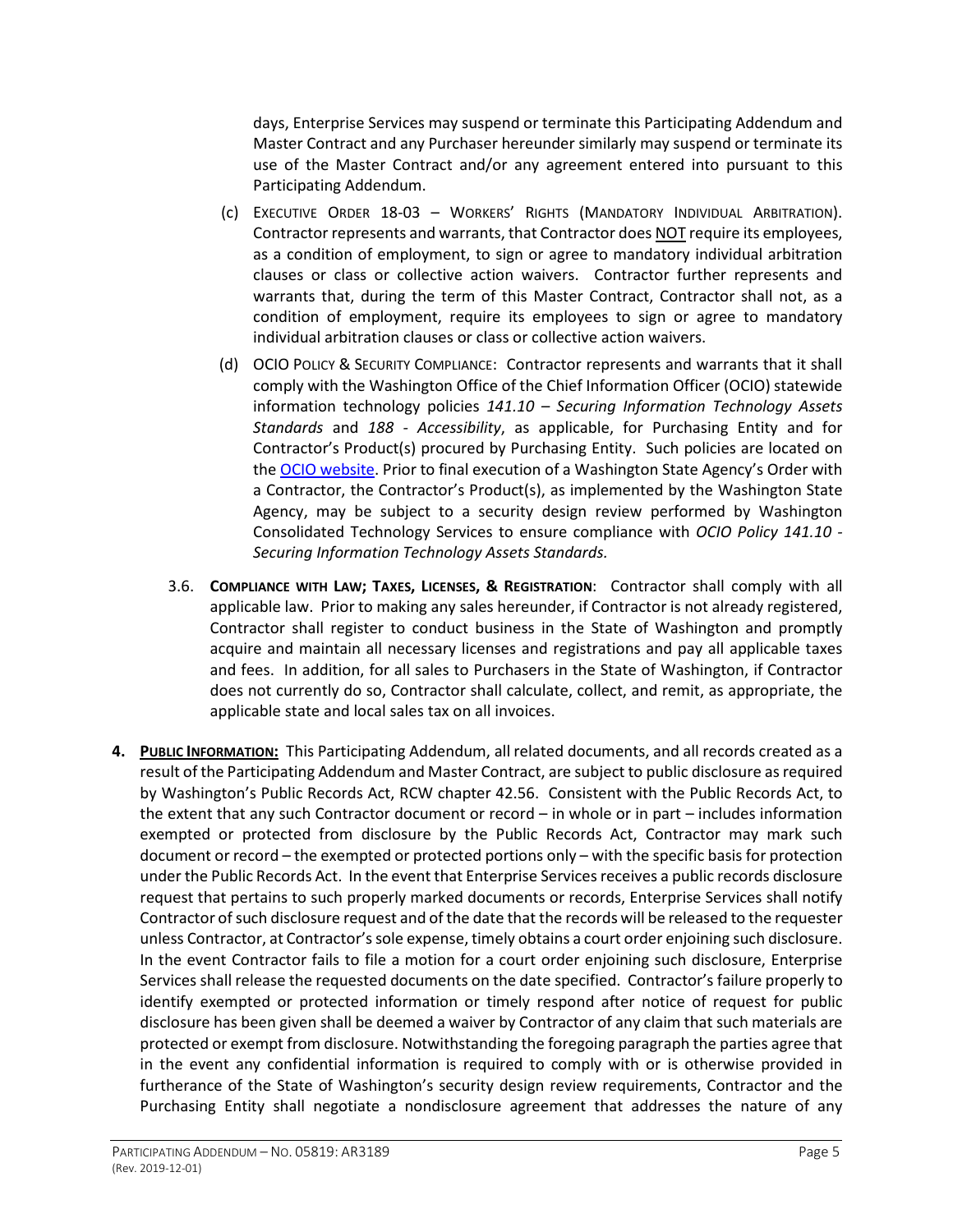confidential information to be disclosed and mutually agreeable procedures to be followed with respect to such information.

- **5. LEASE AGREEMENTS**: Contractor's Master Agreement allows for leasing under Section 45 Leasing or Alternative Financing Methods. Washington State agencies must comply with rules and guidelines for capital leases identified by Washington State Treasurer's Office.
- **6. PRIMARY CONTACTS:** The primary contact individuals for this Participating Addendum are as follows (or their named successors):

| Contractor                                                                                 | <b>Participating State</b>                                                                                                                          |
|--------------------------------------------------------------------------------------------|-----------------------------------------------------------------------------------------------------------------------------------------------------|
| Cradlepoint, Inc.<br>1111 W. Jefferson Street, Suite 400<br>Boise ID, 83702                | State of Washington<br>Department of Enterprise Services<br><b>Contracts &amp; Procurement Division</b><br>P.O. Box 41411<br>Olympia, WA 98504-1411 |
| Attn: Stephanie Wildman<br>Tel: (208) 493-5040<br>Email: Stephanie.Wildman@cradlepoint.com | Attn: Marci Disken<br>Tel: (360) 407-9405<br>Email: marci.disken@des.wa.gov                                                                         |

# **7. SUBCONTRACTORS:** Except for subcontracts with Contractor's designated

resellers/distributors/fulfillment partners and utilization of subcontractors to perform web hosting of that portion of the Product, which is provided subject to a nonexclusive subscription license ("Designated Subcontractors"), Contractor shall not subcontract, assign, or otherwise transfer its obligations under the Master Agreement and this Participating Addendum without Enterprise Services' prior written consent. Violation of this condition shall constitute a material breach establishing grounds for termination of this Participating Addendum.

- (a) SUBCONTRACTOR AUTHORIZATION. Contractor is authorized, without additional Participating State consent, to utilize its Designated Subcontractors to provide web hosting, sales and service support to Purchasers hereunder; *provided*, however, that such participation shall be in accordance with the terms and conditions set forth in the Master Agreement and this Participating Addendum. Contractor shall maintain a list of such Designated Subcontractors utilized for this Participating Addendum, and, upon request, promptly provide Enterprise Services with such list and any updates.
- (b) CONTRACTOR RESPONSIBILITY FOR SUBCONTRACTORS. Contractor shall be responsible to ensure that all requirements of the Master Agreement (including, but not limited to, insurance requirements, indemnification, Washington state business registration, etc.) flow down to any and all Designated Subcontractors. In no event shall the existence of a subcontract between Contractor and its subcontractor operate to release or reduce Contractor's liability to the Participating State or any Purchaser for any breach of the Master Agreement or this Participating Addendum. As to Participating State and Purchasers hereunder, Contractor shall have full and complete responsibility and liability for any act or omission by Contractor's Designated Subcontractors.
- (c) PURCHASER PAYMENT REGARDING CONTRACTOR'S DESIGNATED SUBCONTRACTORS. Notwithstanding any provision to the contrary, the parties understand and agree that for any contract sales or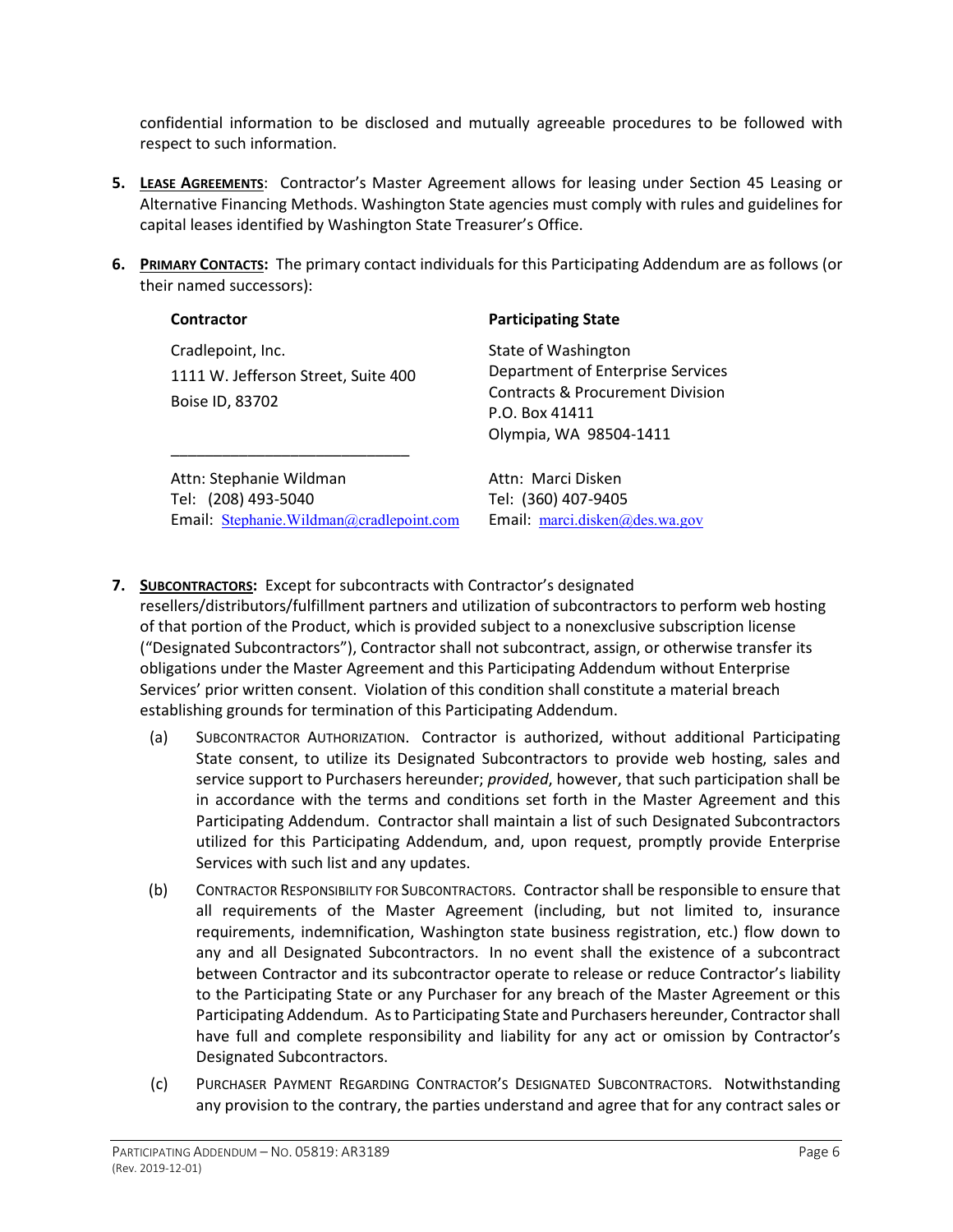service provided pursuant to the Master Agreement and this Participating Addendum, Purchaser payment shall be made directly to Contractor as the awarded vendor pursuant to the competitive procurement; *provided*, however, that, in the event any such sales or services are performed by a Designated Subcontractor for Contractor, Contractor may instruct such Purchaser to make payment for such sales or services to Contractor's identified Designated Subcontractor. Regardless of whether Contractor instructs a Purchaser to make such payment to Contractor's Designated Subcontractor, Contractor shall remain responsible for performance.

- (d) CONTRACT SALES REPORTING. Notwithstanding any provision to the contrary, Contractor shall report to Enterprise Services total contract sales, delineated by purchaser, made by each individual Designated Subcontractor and also report total contract sales, delineated by purchaser, on a consolidated Contractor 'roll-up' basis. Contractor shall maintain records supporting such reports in accordance with the Master Agreement's records retention requirements.
- **8. ORDERS:** Unless the parties to the Order agree in writing that another contract or agreement applies to such order, any Order placed by a Participating Entity or Purchasing Entity for a Product and/or Service available from this Master Agreement shall be deemed to be a sale under (and governed by the prices and other terms and conditions of) the Master Agreement as conditioned by this Participating Addendum.

# **9. GENERAL**:

- (a) INTEGRATED AGREEMENT; MODIFICATION. This Participating Addendum and Master Agreement, together with its exhibits, set forth the entire agreement and understanding of the Parties with respect to the subject matter and supersedes all prior negotiations and representations. This Participating Addendum may not be modified except in writing signed by the Parties.
- (b) AUTHORITY. Each party to this Participating Addendum, and each individual signing on behalf of each party, hereby represents and warrants to the other that it has full power and authority to enter into this Participating Addendum and that its execution, delivery, and performance of this Participating Addendum has been fully authorized and approved, and that no further approvals or consents are required to bind such party.
- (c) ELECTRONIC SIGNATURES. A signed copy of this Participating Addendum or any other ancillary agreement transmitted by facsimile, email, or other means of electronic transmission shall be deemed to have the same legal effect as delivery of an original executed copy of this Participating Addendum or such other ancillary agreement for all purposes.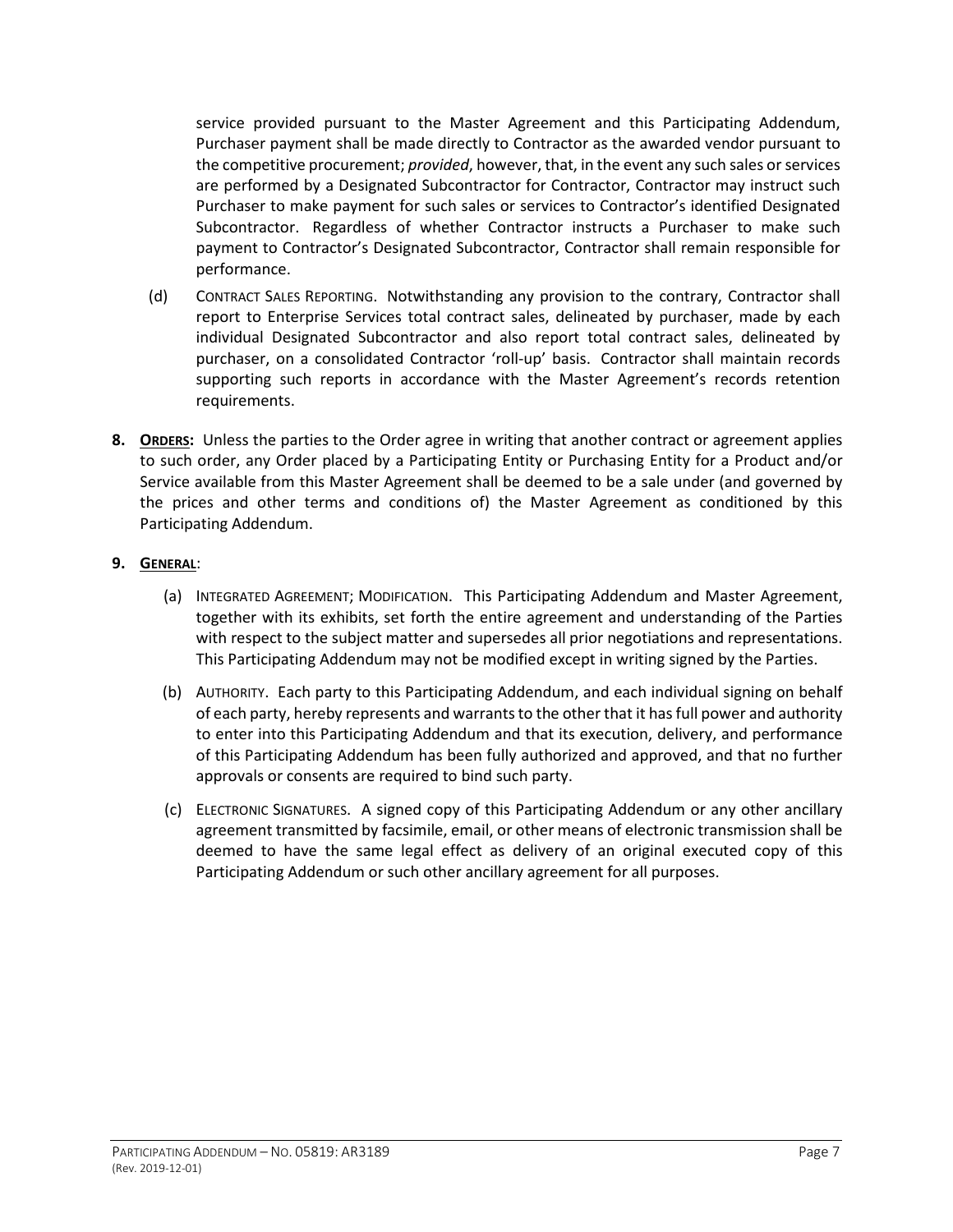(d) COUNTERPARTS. This Participating Addendum may be executed in one or more counterparts, each of which shall be deemed an original, and all of which counterparts together shall constitute the same instrument which may be sufficiently evidenced by one counterpart. Execution of this Participating Addendum at different times and places by the parties shall not affect the validity thereof so long as all the parties hereto execute a counterpart of this Participating Addendum.

**EXECUTED** as of the date and year first above written.

**STATE OF WASHINGTON DEPARTMENT OF ENTERPRISE SERVICES**

By: \_\_\_\_\_\_\_\_\_\_\_\_\_\_\_\_\_\_\_\_\_\_\_\_\_\_\_\_\_\_\_ By: \_\_\_\_\_\_\_\_\_\_\_\_\_\_\_\_\_\_\_\_\_\_\_\_\_\_\_\_\_\_\_ Valerie Heusinkveld (Aug 6, 2020 12:46 MDT)

Its: Procurement Manager Its: Chief Financial Officer

**CRADLEPOINT, INC. A DELAWARE CORPORATION**

Valerie Heusin

Corinna Cooper Valerie Heusinkveld